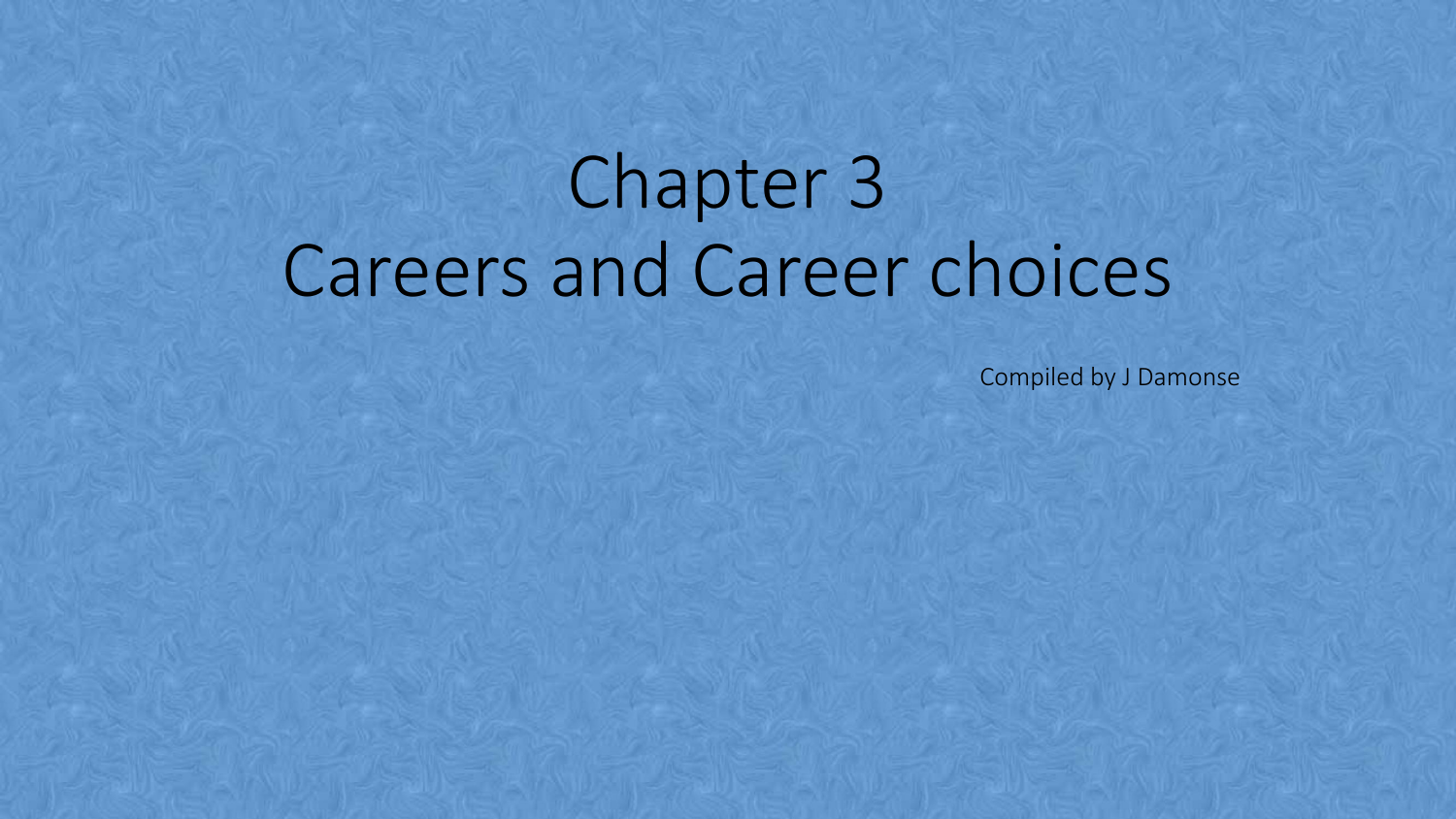Unit 1 - self knowledge for career choices **Step 1: Knowing your own interests, abilities, talents and strengths** The first step in choosing a career is to think about the following:

• **What are your interests?**

what do you like to spend your time doing?

• **What are your abilities?**

What are the things you can do well?

• **What are your strengths?**

The things you are always good at.

• **What are your weaknesses?**

What are you not good at?

• **What are your talents?**

The natural abilities you were born with.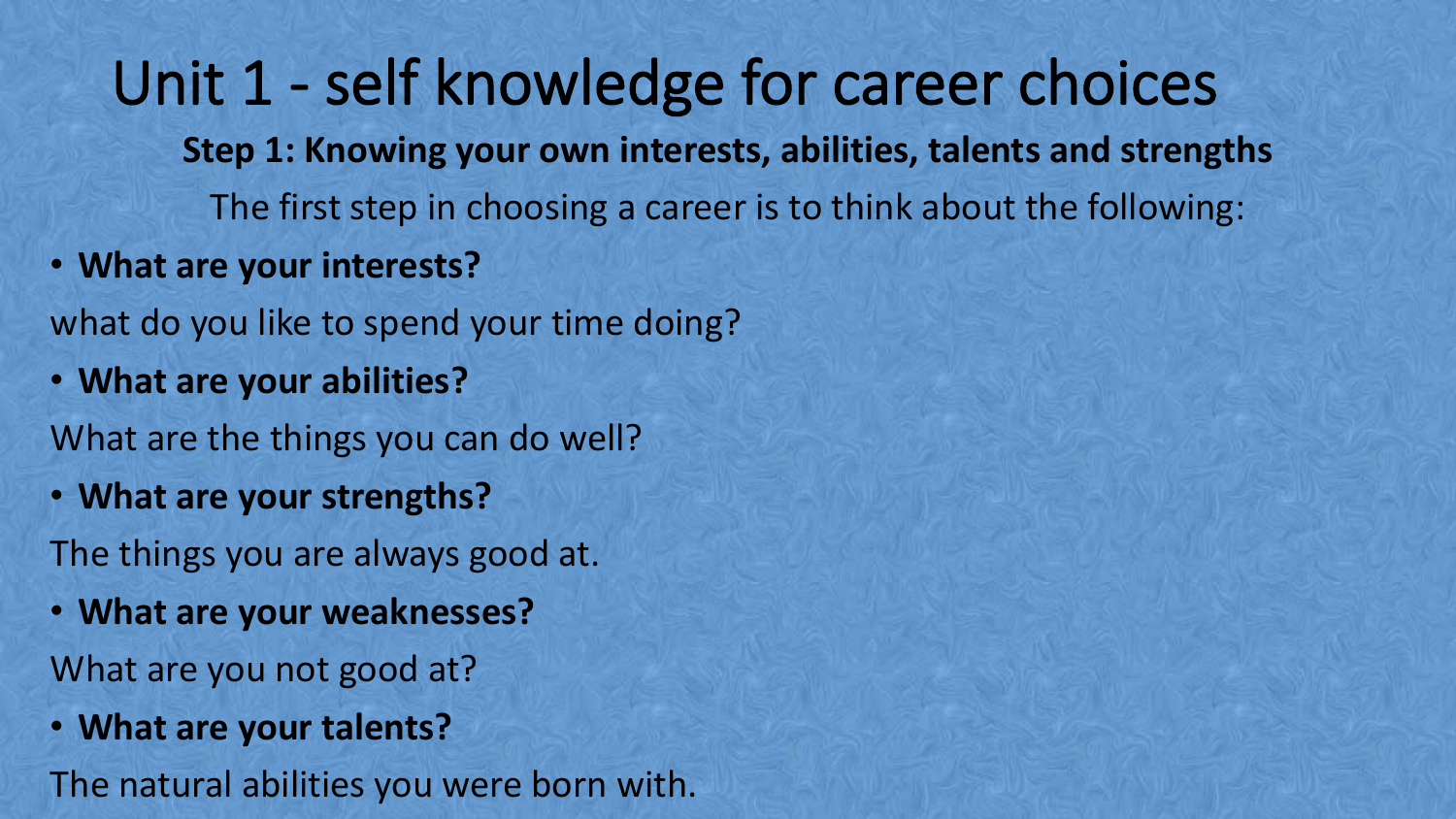# Personality types

| <b>Personality type</b> | <b>Interest, strengths and abilities</b>                                                                                                                                                            |
|-------------------------|-----------------------------------------------------------------------------------------------------------------------------------------------------------------------------------------------------|
| <b>Realistic</b>        | prefers technical, mechanical, physical or athletic work<br>Enjpy working with your hands, fixing things and working outside<br>my have trouble expressing yourself and telling others how you feel |
| Investigative           | like to learn, know and analyse<br>enjoys scinece and scientific activities<br>good at understanding and solving maths and science problems                                                         |
| <b>Artistic</b>         | likes using your imagination and creativity<br>does not like following rules                                                                                                                        |
| <b>Social</b>           | concerned about others and their needs<br>helpful and friendly<br>likes to educate and inform, gets on well with people                                                                             |
| <b>Enterprising</b>     | enjoys influencing and leading others<br>communicates well and is self-confident<br>prefers work that rewards your ability to sell, persuade and motivate others                                    |
| Conventional            | likes routine and rules<br>perfers to follow rather than lead, prefers to work in an office environment<br>pays attention to detail                                                                 |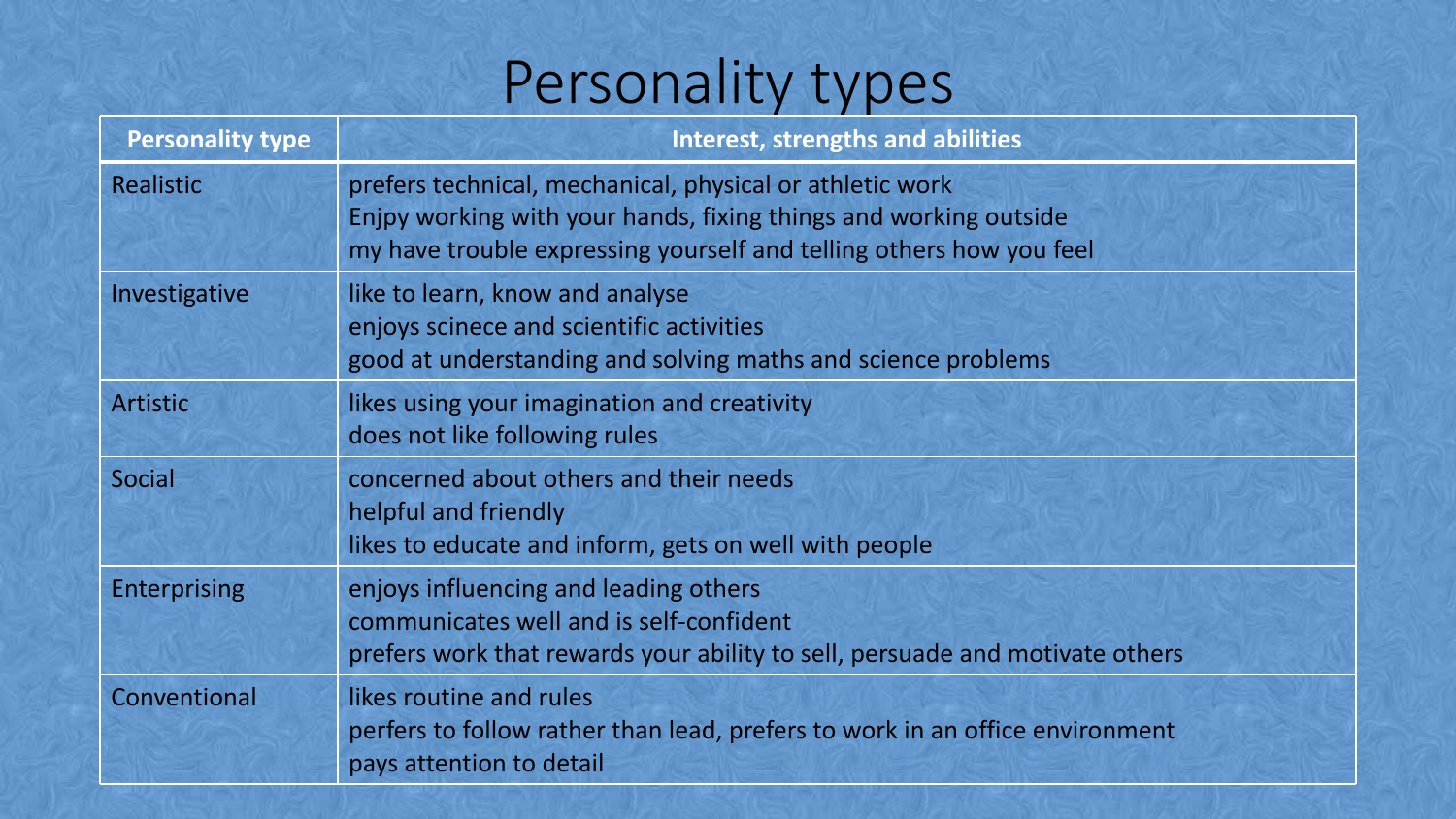# Step 2: Know more about jobs, occupations,<br>careers and career fields

The second step in choosing your career is to decide what you would like to do after you have finished school. Note the following definitions:

Jobs

If you have a job, you are employed and you get paid for working. You may need only some basic training for a job.

**Occupations** 

The work that you do. It requires special education, training or skill.

Career

An occupation that you have for a large part of your life. It gives you opportunitis to progress. You get promoted an a raise in salary.

Career fields

A grouping of occupations. The occuptions have common skills, knowledge and work skills. People who are employed in a career filed hae similar interests and talents.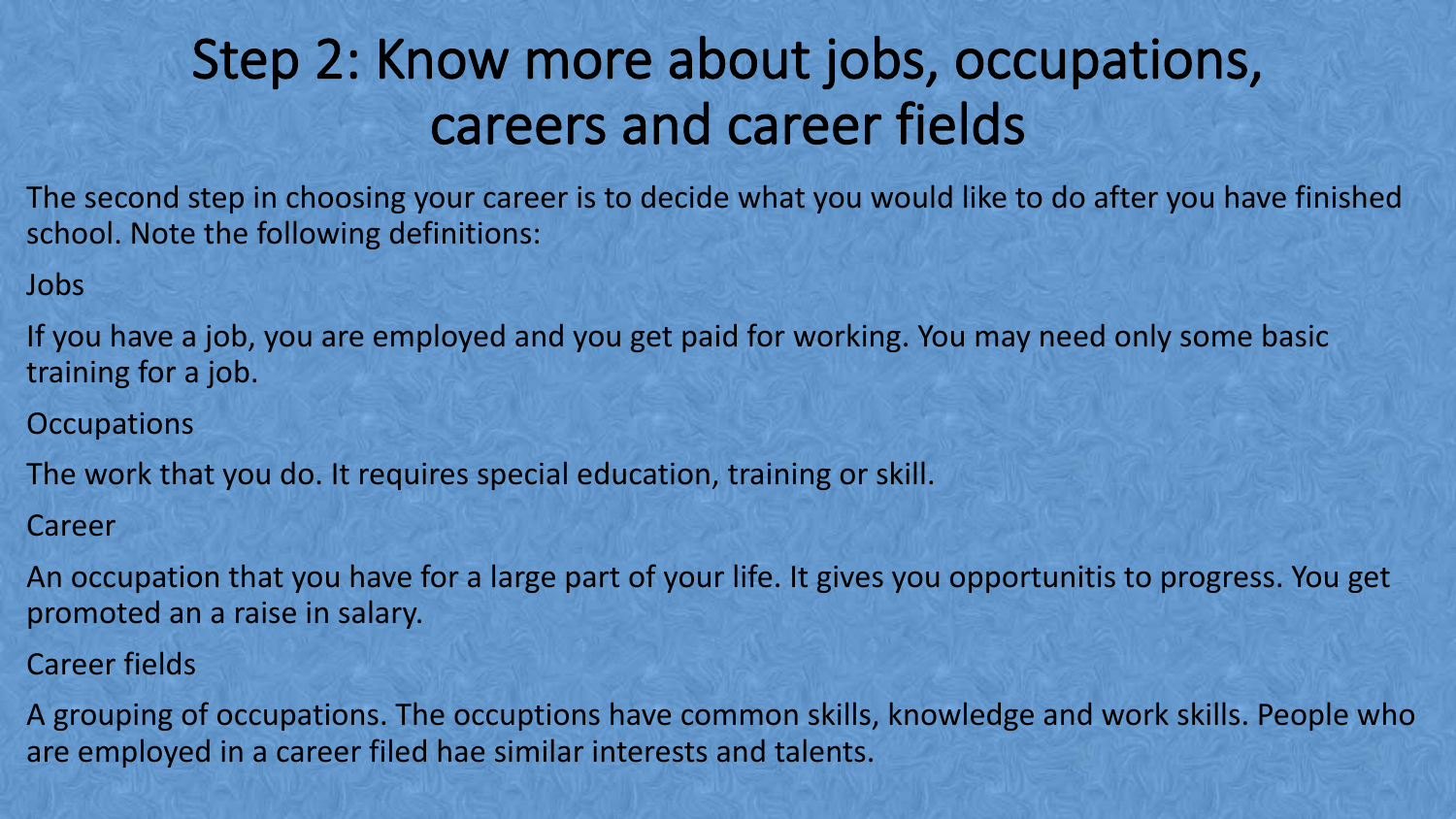# Step 3: Know the requirements for the National<br>Curriculum Statement (NCS): Choose the right<br>subjects

#### **Requirements for the NCS**

The NCS is the policy on curriculum and assessment at school. I explains what knowledge, skills and values you should learn. It provides acces sto higher education and helps with the move from school to work.

#### **Subjects and career options**

The NCS guides you on how to make subject choices. It uses the organising fields of the National Qualifications Framework (NQF), so it's easier to decide on the subjects you need for a career field.

From Grades 10 - 12 there are compulsory subjects you have to study and the others you can choose to suit your chosen career field. To get a National Senior Certificate (NSC), you have to have four compulsory subjects and three optional subjects.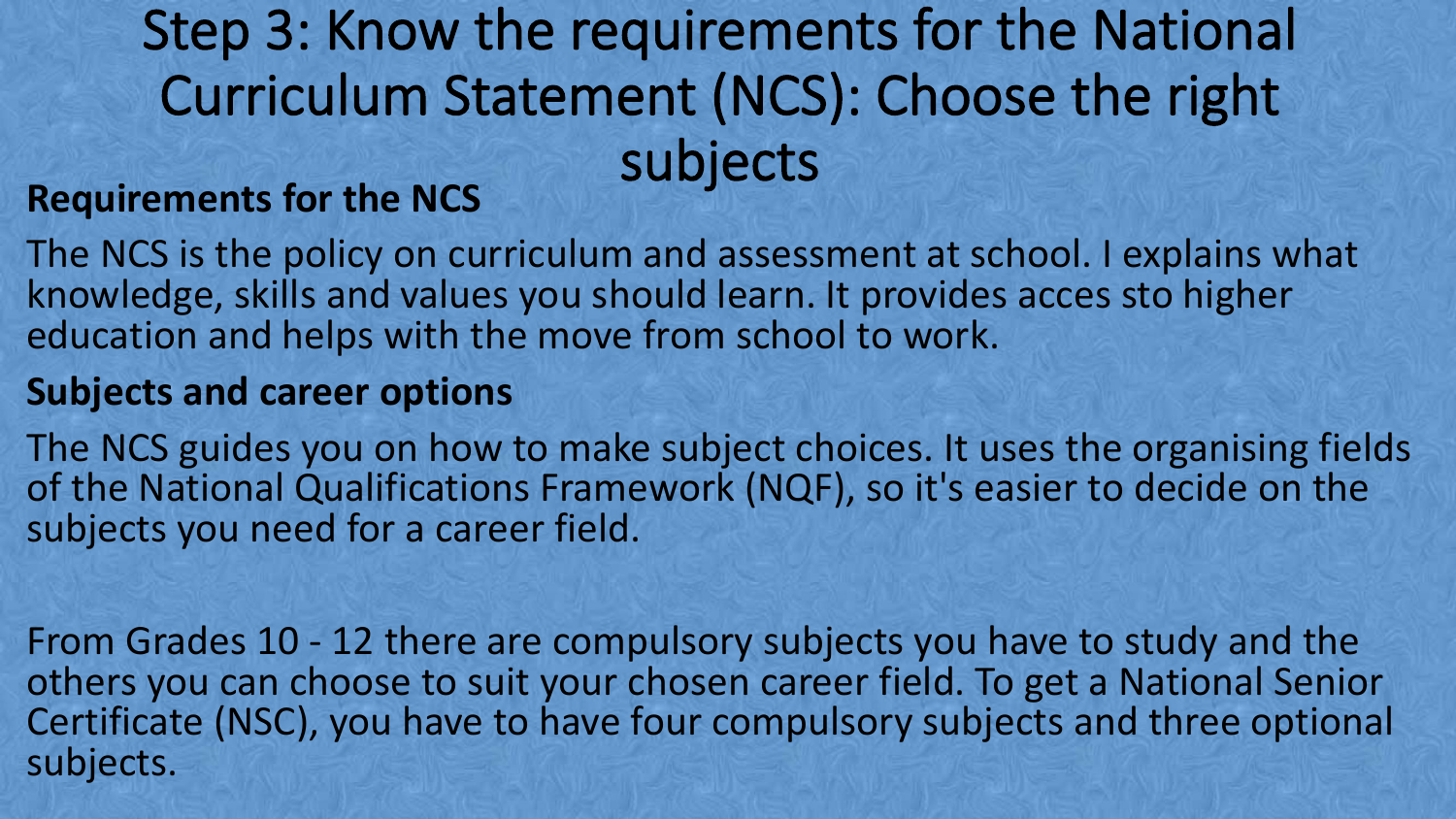# Step 3: Know the requirements for the National<br>Curriculum Statement (NCS): Choose the right<br>subjects

#### **You have to study these seven subjects from Grades 10 -12**

- Two official languages: one must be on Home language level and the other must either be on Home or First additional level.
- Mathematics or Mathematical literacy
- Life Orientation
- Plus three other subjects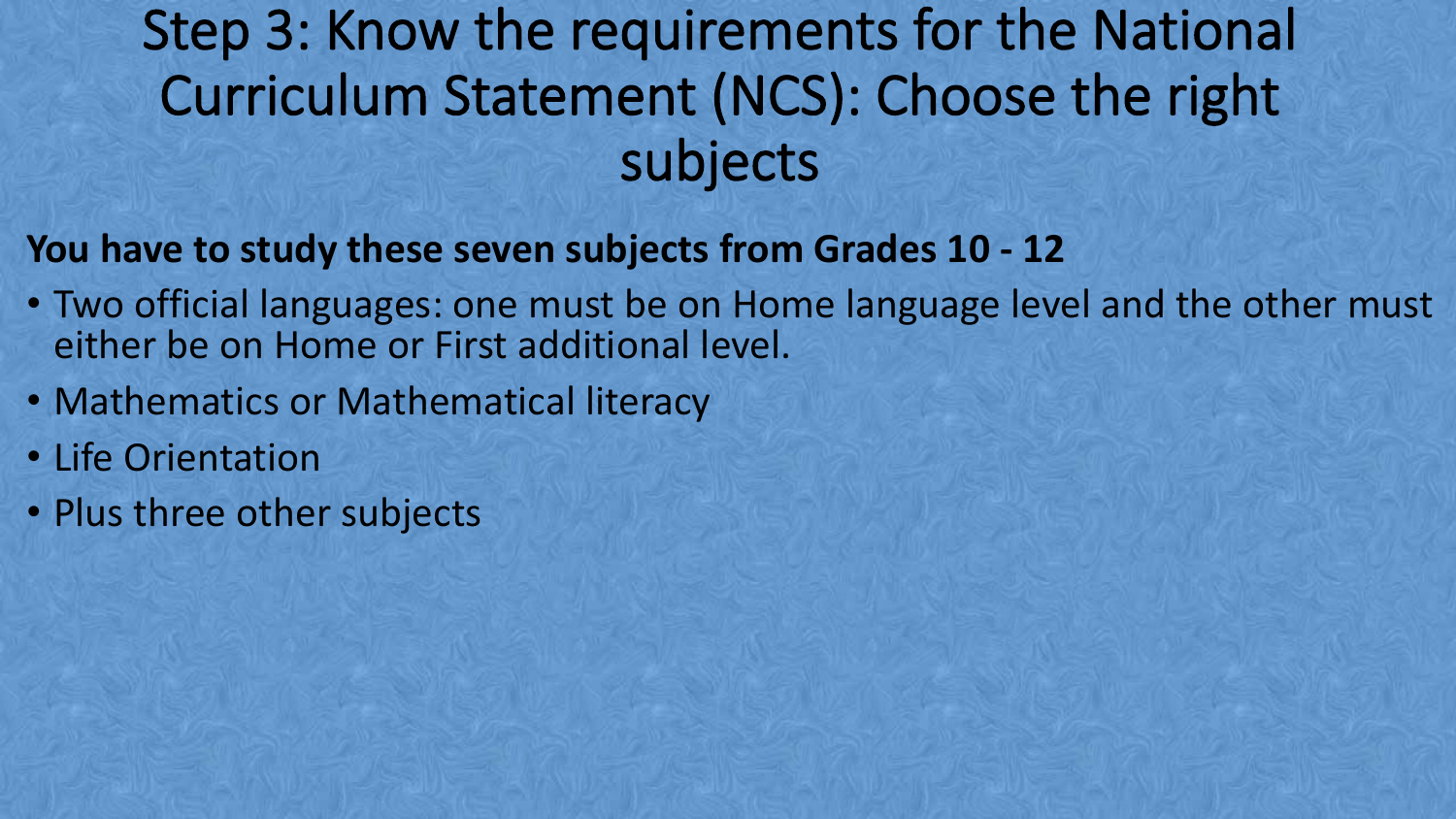### Unit 2 - Life Domains: <sup>a</sup> domain means an area of life

Knowing more about your life domain will help you choose a career that is right for you.

You are in a period of life called adolescence (being a teenager). Adolescent development is a process that all young people experience as they move toward adulthood. There are specific developmental tasks that all young people need to accomplish in order to enter adulthood well-prepared. The tasks of adolescence could be divided into different domains (or parts) of life - namely:

Being, Belonging and Becoming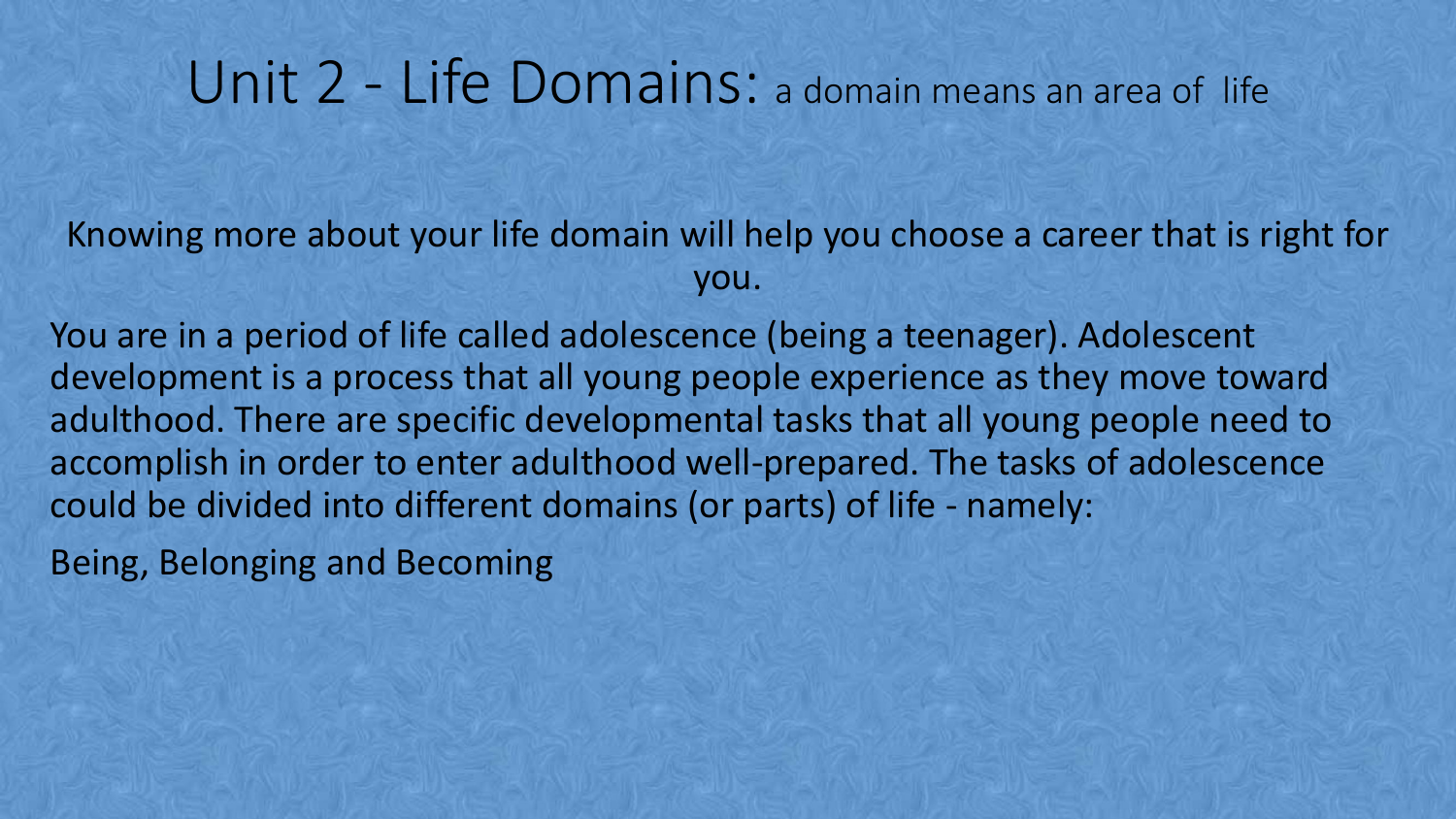#### **Domain number 1 = Being**

This refers to "defining who I am" (physical, psychological/mental, spiritual) and includes personal values, attitudes, knowledge and behaviors. These developmental tasks revolve around defining a clear sense of identity, a positive sense of self-worth and control over one's life.

#### **Domain number 2 = Belonging**

This refers to "finding my place in the world" and recognizes a young person's fit with their environment (physical, social, community). These developmental tasks focus on the ability to form healthy relationships with others, using available support systems, finding a valued place in their world and finding ways to be useful to others.

#### **Domain number 3 = Becoming**

This refers to "achieving my personal goals, hopes and aspirations." These developmental tasks involve practical, leisure and growth tasks. For example, mastering social skills, developing lifelong learning habits, developing a sense of curiosity and exploration.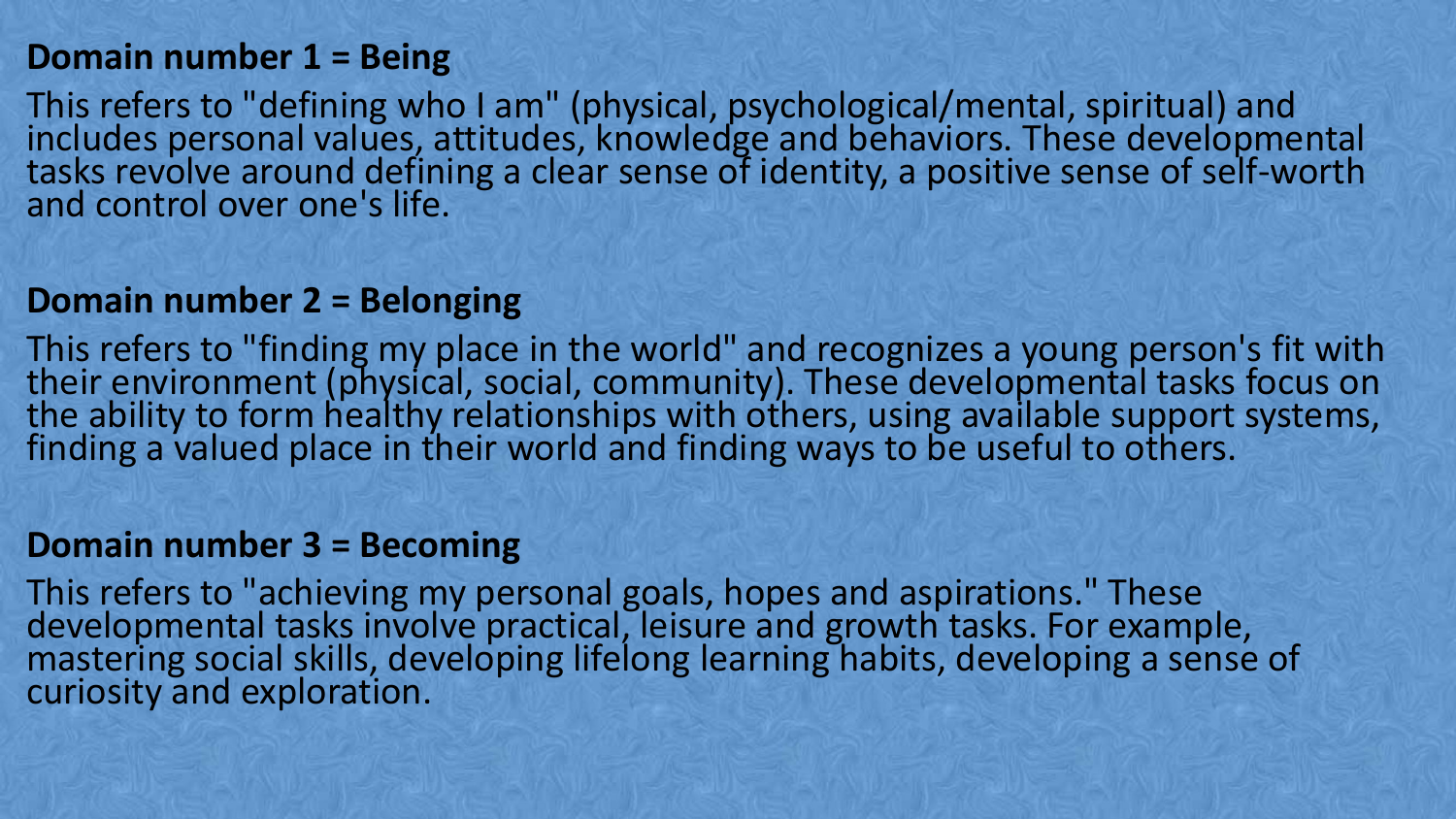# Unit 3 - Socio - economic factors in study and career choices

Studying at a higher education institution, such as a university or a private college, can be expensive. If you or your family cannot afford the tution fees, you may need to find out about getting financial assistance. The following is available:

- Bursary an amount of money that a student is given to help pay for college or university study; you do not have to pay back a bursary and it may be awarded because you do not have the funds or because you performed well in academics or sports.
- Student loan money borrowed from a back which you would have to pay back with interest once you have finished your studies.
- Scholarship awarded by businesses, companies or organisations if you have done very well in your academics or sport.
- Learnership allows you to earn while you learn. You will study the theory at a college and practice what you have learnt in a real job. You will get paid for the work you do, and you get a qualification at the end.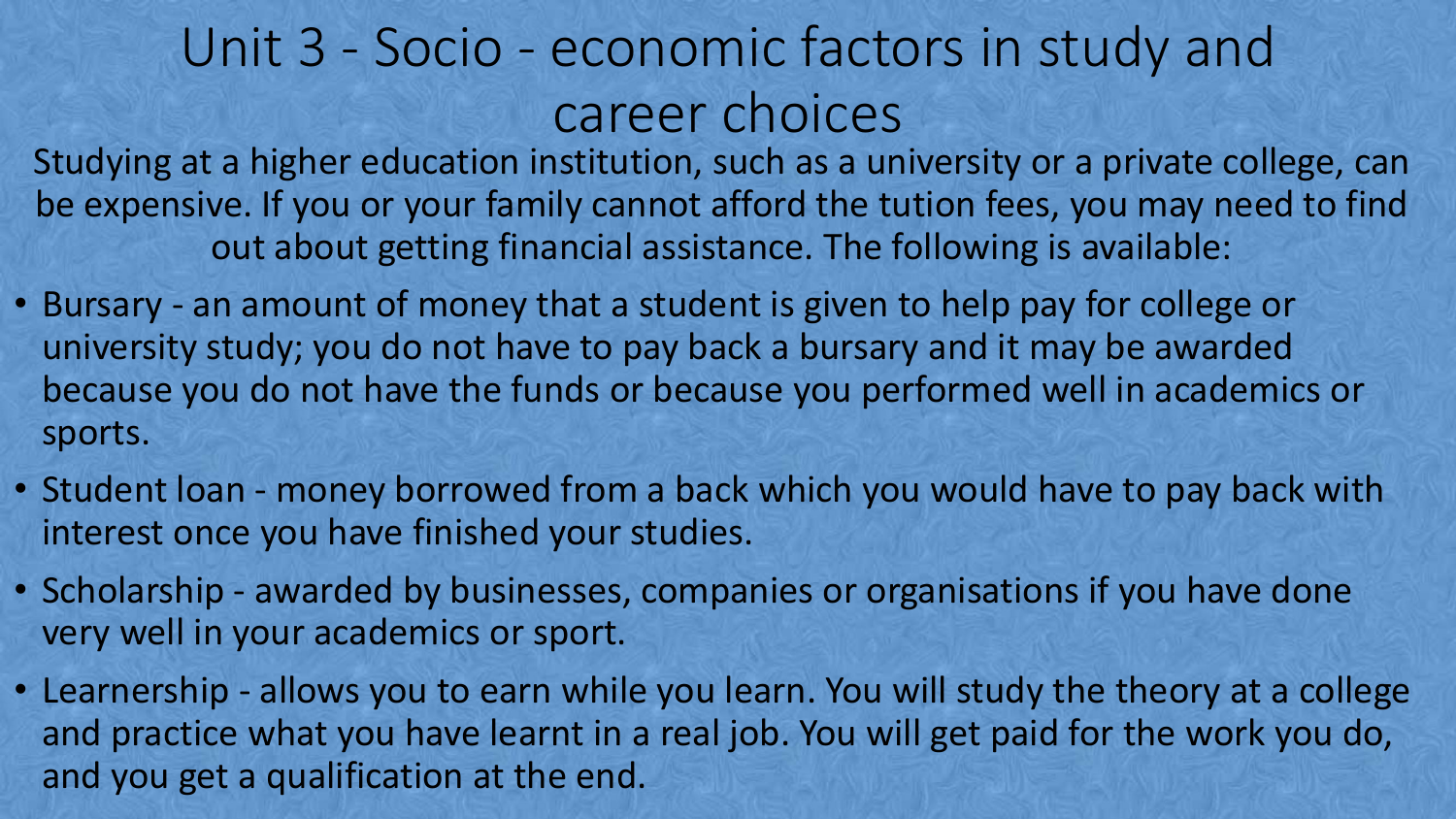# Accessibility

One of the socio - economic factors that could affcet your choice of career is accessibility to further education. You need to ask yourself the following:

- Is there somewhere close to where you live where you can study for this career?
- If you have to travel far, can you afford the transport costs and/ or the costs of accommodation?
- Can you study for this course through a distance education college or university?